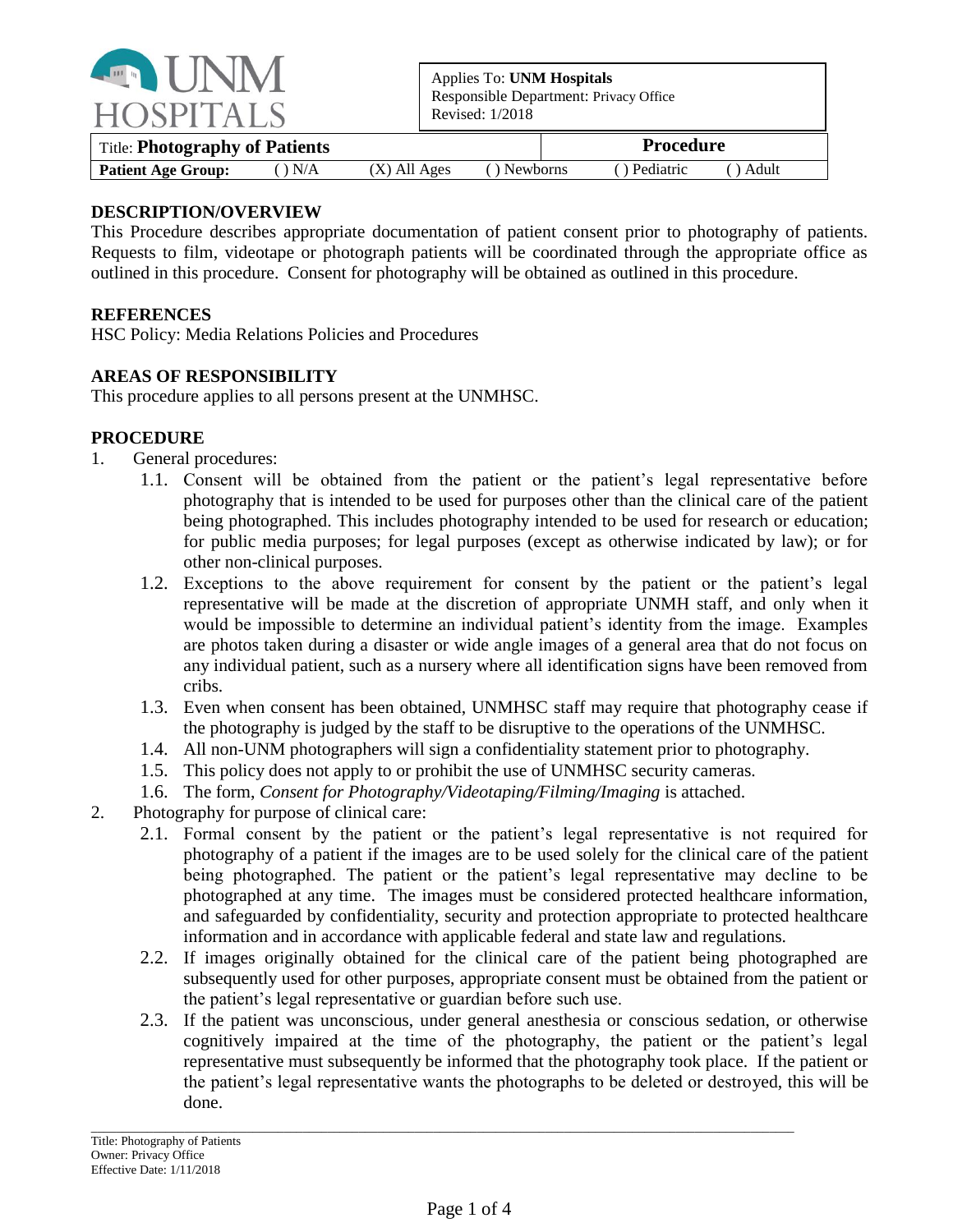- 2.4. The images will remain in the physical possession of the UNMHSC and will not be disclosed or released to anyone or used for any purpose until appropriate consent is obtained from the patient or the patient's legal representative.
- 2.5. For the purposes of this policy, use of photographs for quality assurance or quality improvement activities is considered photography for the purpose of clinical care.
- 3. Photography for purposes of research or education:
	- 3.1. Photography of patients and/or their family members for purposes of research or education requires prior written consent by the patient or the patient's legal representative. This written consent must become part of the patient's research record and/or medical record.
	- 3.2. Photographs of patients and/or their family members that have been completely de-identified (i.e., all protected healthcare information and personal identifiers have been removed) may be used for UNMHSC educational activities without consent. If photographs are to be used for public educational activities, consent must be obtained and documented.
	- 3.3. Other elements of the UNMHSC (for example, the Office of Research or Institutional Review Boards) may make additional requirements for research use of patient or family member photographs not included in this procedure.
- 4. Photography by patient family members and friends:
	- 4.1. Photographs of patients or patient family members may not be taken without the permission of the patient or the patient's legal representative. This permission need not be in writing, except as below.
	- 4.2. Formal written consent must be obtained if the photographs are to be used, or are subsequently used, for other than personal use. Such non-personal uses include (but are not limited to) legal use; media use; educational use; research use; and posting on a website with unrestricted access.
	- 4.3. With permission of at least one parent, photography of babies in newborn nurseries may be taken by family and/or personal friends so long as prior authorization is obtained from the nursery charge nurse to ensure that the photography is not disruptive to nursery operations.
	- 4.4. Photography of the birth of a baby by non-UNMHSC staff, students, or employees will be permitted only with the written consent of the mother, and the verbal or written consent of the physicians and nurses involved in the delivery. The patient's written consent will become part of the patient's medical record.
	- 4.5. Photography in an operating room by non-UNMHSC staff will be permitted only with the written consent of the patient or the patient's legal representative, and with the consent of the surgeon, the anesthesiologist, and the operating room nurses. The patient's (or patient's representative's) written consent will become part of the patient's medical record.
	- 4.6. Care should be taken that photography by family members and friends does not include other patients' protected healthcare information without their consent.
	- 4.7. As noted above, even when permission or consent has been obtained, UNMHSC staff may require that photography cease if the photography is judged by staff to be disruptive to the operations of the UNMHSC, or if the patient or patient's legal representative requests that photography cease.
- 5. Photography for legal purposes:
	- 5.1. Photography to document actual or suspected abuse or neglect does not require prior authorization.
	- 5.2. Non-UNM legal requests for existing photographs (including by subpoena) or for new photography should be referred to the appropriate UNM Hospital executive director.
	- 5.3. Non-UNM legal requests to engage in photography must be submitted in writing to the appropriate UNM Hospital executive director no less than three (3) working days in advance. The requesting party must include written consent of the patient or the patient's legal representative with the request to photograph. Exceptions to the three-working-day

 $\_$  ,  $\_$  ,  $\_$  ,  $\_$  ,  $\_$  ,  $\_$  ,  $\_$  ,  $\_$  ,  $\_$  ,  $\_$  ,  $\_$  ,  $\_$  ,  $\_$  ,  $\_$  ,  $\_$  ,  $\_$  ,  $\_$  ,  $\_$  ,  $\_$  ,  $\_$  ,  $\_$  ,  $\_$  ,  $\_$  ,  $\_$  ,  $\_$  ,  $\_$  ,  $\_$  ,  $\_$  ,  $\_$  ,  $\_$  ,  $\_$  ,  $\_$  ,  $\_$  ,  $\_$  ,  $\_$  ,  $\_$  ,  $\_$  ,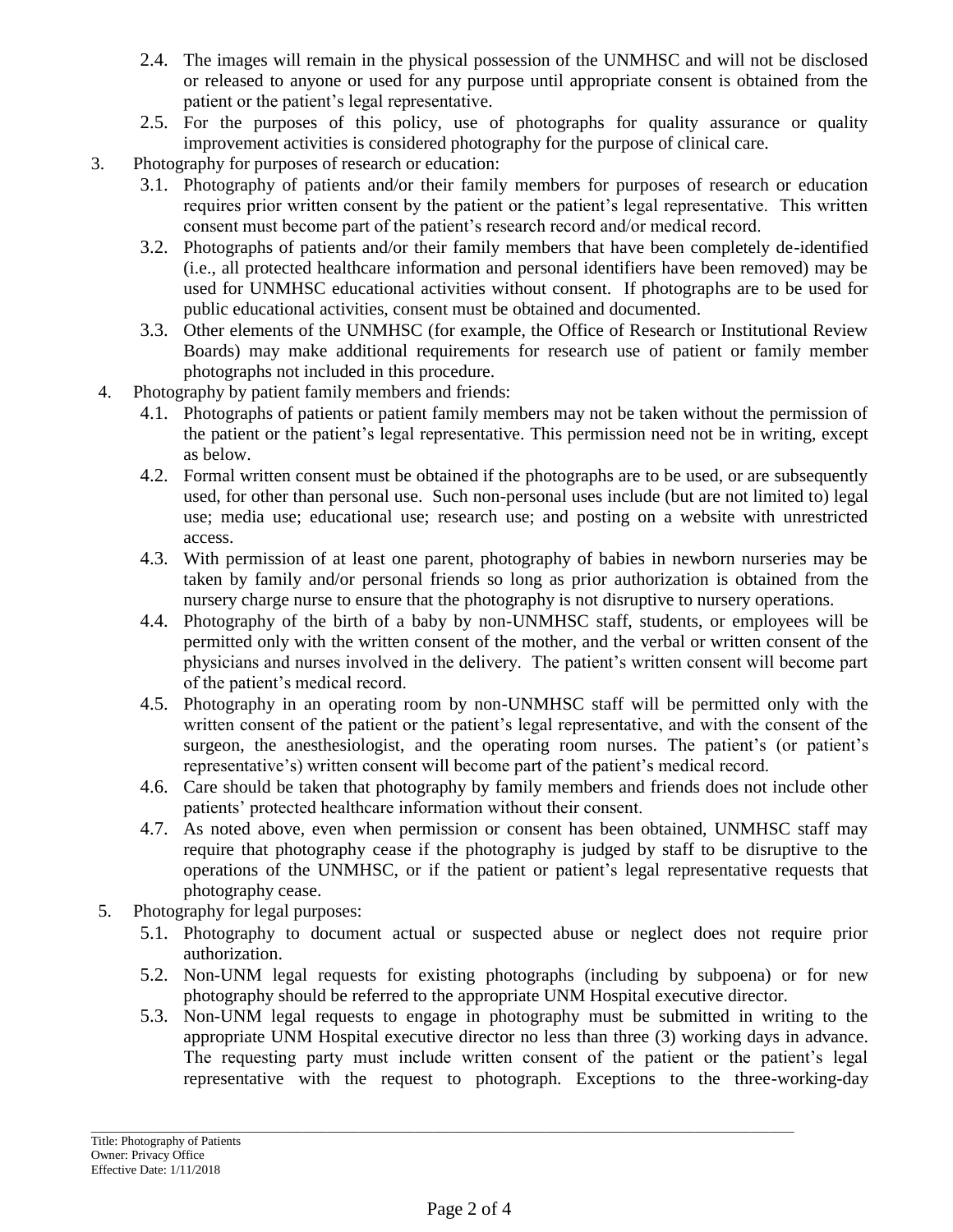requirement may be made at the discretion of the office of the appropriate UNM Hospital executive director.

- 5.4. Competent adult patients and the legal representative of minor patients who are not under arrest have the right to refuse consent for a patient to be photographed by law enforcement officials. This right, however, does not extend to a subject under arrest.
- 5.5. When new photography as authorized above is being conducted for legal purposes, the authorized photographer must be accompanied by UNMHSC staff as designated by the appropriate UNM Hospital executive director.
- 6. Media photography:
	- 6.1. Media requests for patient photography should be directed to the UNMHSC Office of Public Affairs. Such photography may not take place without permission from that office.
	- 6.2. The Director of the UNMHSC Office of Public Affairs is responsible for evaluating and approving media requests. Routine requests will be presented to the patient or the patient's legal representative, and their wishes will be respected.
	- 6.3. News media representatives are not authorized to take photographs of patients in police custody without consent by law enforcement officials and the patient or the patient's legal representative.

# **DEFINITIONS**

- Photography For the purposes of this document, photography is the acquisition of an image by digital or film camera or other similar technical means. It includes both still images and video images.
- Legal representative For the purposes of this document, a patient's legal representative is the patient's guardian, agent or surrogate health care decision-maker who has been authorized by law to make health care decisions for the patient.

# **SUMMARY OF CHANGES**

Replaces "Photography of Patients", 3/2009.

#### **RESOURCES/TRAINING**

| <b>Resource/Office</b>       | <b>Position/Title</b>      | Dept. Phone | Internet/Link               |
|------------------------------|----------------------------|-------------|-----------------------------|
| <b>UNMHSC Public Affairs</b> | Director of Public Affairs | 272-3322    | http://hsc.unm.edu/whatnew/ |

# **DOCUMENT APPROVAL & TRACKING**

| <b>Item</b>               | <b>Contact</b>                | Date      | Approval |
|---------------------------|-------------------------------|-----------|----------|
| Owner                     | <b>UNMHSC Privacy Officer</b> |           |          |
| <b>Committees</b>         | <b>UNMH PPG Committee</b>     |           |          |
| <b>Official Approver</b>  | CEO, UNMH                     |           |          |
| <b>Official Signature</b> | <b>On SharePoint</b>          | 1/11/2018 |          |
| <b>Effective Date</b>     |                               | 1/11/2018 |          |
| <b>Origination Date</b>   |                               | 10/1997   |          |

## **ATTACHMENTS**

Form: Consent for Photography/Videotaping/Filming/Imaging